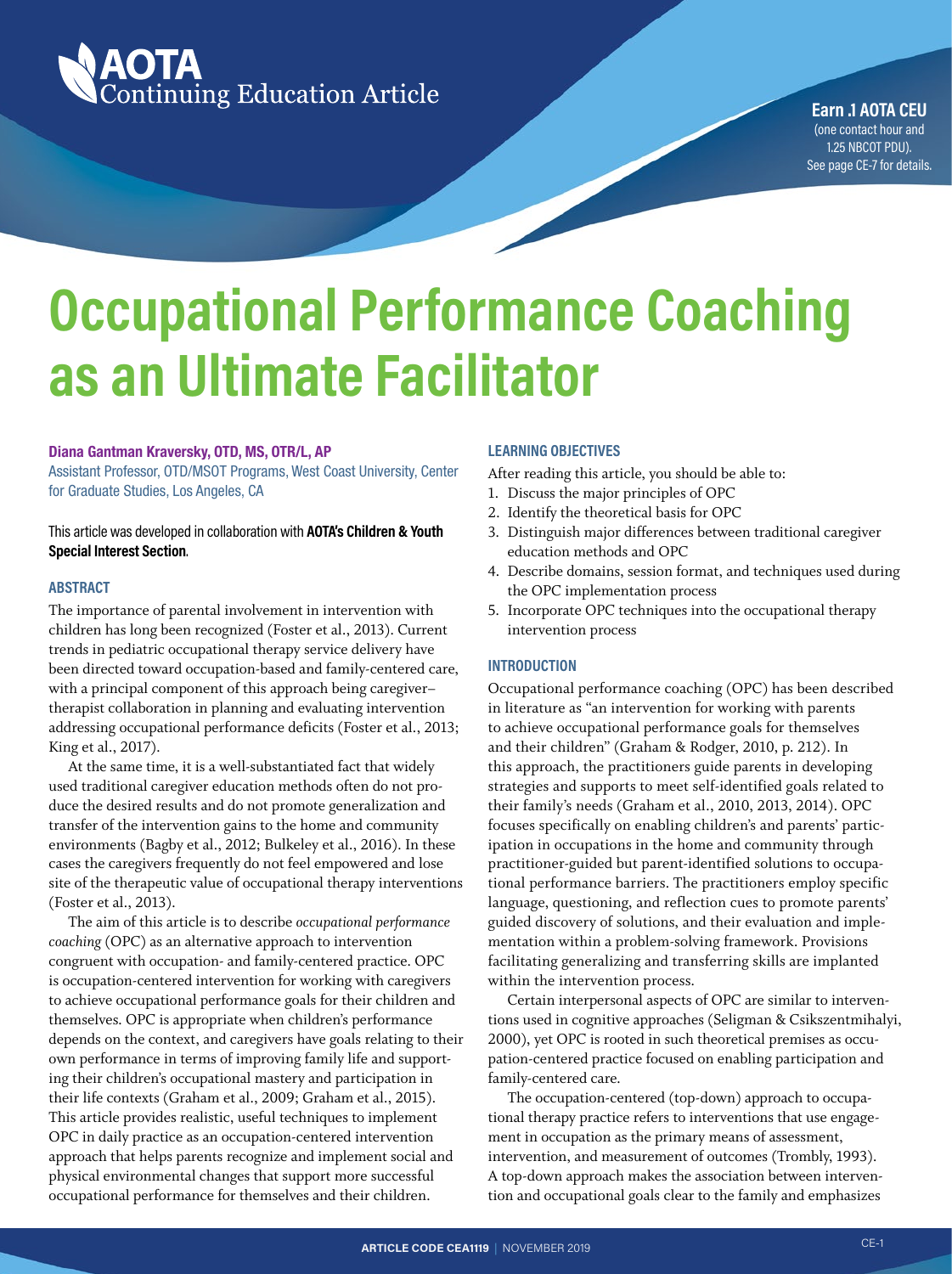participation within the natural environments. OPC conforms to these requirements. OPC facilitates improved occupational performance by assisting parents to recognize and modify barriers limiting their own or their children's performance (Graham et al., 2017).

Family-centered practice is a broad practice philosophy that is widely recognized and used in occupational therapy and other disciplines as best practice for children and families (Baird & Peterson, 1997; Graham et al., 2009). Within a family-centered practice framework, the practitioners interact with parents as associates and guides who believe in the parents' abilities and provide timely, practical information (Harrison et al., 2007; Washington & Schwartz, 1996). OPC employs a goal-focused conversation methodology in which most of the therapist's time is spent questioning, listening, and gently guiding caregivers (Graham et al., 2013).

During the OPC process, practitioners guide caregivers to identify possible modifications within their home or community performance context (e.g., changes to the sequence of tasks in the bedtime routine or seating arrangement during homework activities) to create a better match between the person, the occupation, and the environment, and, ultimately, to improve occupational performance (American Occupational Therapy Association [AOTA], 2014; Law et al., 1996).

Through collaboration between the therapist and the caregiver, and dynamic performance analysis of the child's and/or caregiver's occupational performance, the caregivers learn to identify actions facilitating achieving goals and generalizing and transferring skills. The ultimate objective of OPC is to enable occupational performance in the areas identified as goals and improve caregivers' skills to independently manage future occupational performance barriers (Graham et al., 2013, 2014).

Occupational therapy research supports OPC intervention as a way to increase participation of children with special needs (Dunn et al., 2012; Foster et al., 2013; Graham et al., 2015). Therefore, coaching practices have become more and more prevalent. Although the literature provides evidence on the effectiveness of OPC, modest information exists about the fidelity of implementing OPC. Through better understanding OPC techniques, practices can be refined to develop a coaching protocol that will enhance consistency among practitioners and will meet the individual needs of parents and clients.

OPC is appropriate for situations when caregivers are motivated to improve their own occupational performance along with performance of their children's participation in daily activities, routines, and roles (AOTA, 2014; Graham et al., 2010). Additionally, OPC is effective when children's performance depends on the environment where it occurs (AOTA, 2014). OPC is indicated for caregivers of children with a wide range of performance issues, from mild to severe, and within various occupational domains (AOTA, 2014).

According to Graham and colleagues (2010), OPC is suitable when children are physically or emotionally healthy and when

caregivers present with sufficient cognitive and language skills, and stable mental and adequate physical health, and they are motivated to participate in the coaching process.

# **Differences Between Traditional Caregiver Methods and OPC**

Based on the previously discussed principles, it is evident that fundamental differences between OPC and traditional methodologies used in implementing caregiver education occur in the focus and the means. Caregiver education and training is typically led by an OT, usually based on the client's current goals, and accords with the current, pre-established therapeutic program. Characteristically, this results in the caregiver independently translating knowledge to provide assistance to the child in this particular episode of care (Miller-Kuhaneck & Watling, 2018).

In contrast, OPC is a shared process that uses collaborative performance analysis, observations in natural environments (in person or via digital recording), reflective listening, guidance and encouragement, and feedback to help caregivers develop the understanding and necessary skills that enable and empower them to create their own solutions to meet the child's and family's needs in various current and, most importantly, future situations and environments (King et al., 2017; Miller-Kuhaneck & Watling, 2018).

# **OPC IMPLEMENTATION PROCESS**

To assist caregivers with developing supportive performance contexts for their children and the skills needed for them to create their own solutions for performance barriers, the OT uses three enabling domains: structured process, emotional support, and information exchange (Graham et al., 2013, 2014). Table 1 depicts the OPC steps within each domain.

When applying OPC, knowledge of the strategies outlined in each domain assists the practitioner with understanding parents' responses and learning needs, and therefore allows for adjusting coaching techniques. In addition, the emphasis on each domain varies among caregivers and at different stages of the intervention process.

# **Domain One: Structured Process**

This domain provides a broad outline of OPC intervention sessions. The steps within the structured process domain may be repeated and revisited at any time during the sessions as needed (Graham et al., 2013, 2014). These steps are based on the problem-solving process that is similar to other cognitive interventions, such as Cognitive Orientation to Daily Occupational Performance (CO-OP; Dawson et al., 2017).

The therapist explains the rationale for using the problem-solving process to the caregiver during an initial intervention session. The caregiver is informed that together with the practitioner, they will explore ways to improve the match between the child's abilities with the activity demands and the performance contexts (AOTA, 2014; Law et al., 1998). The problem-solving approach emphasizes developing problem-solving skills and provides the structure for discussions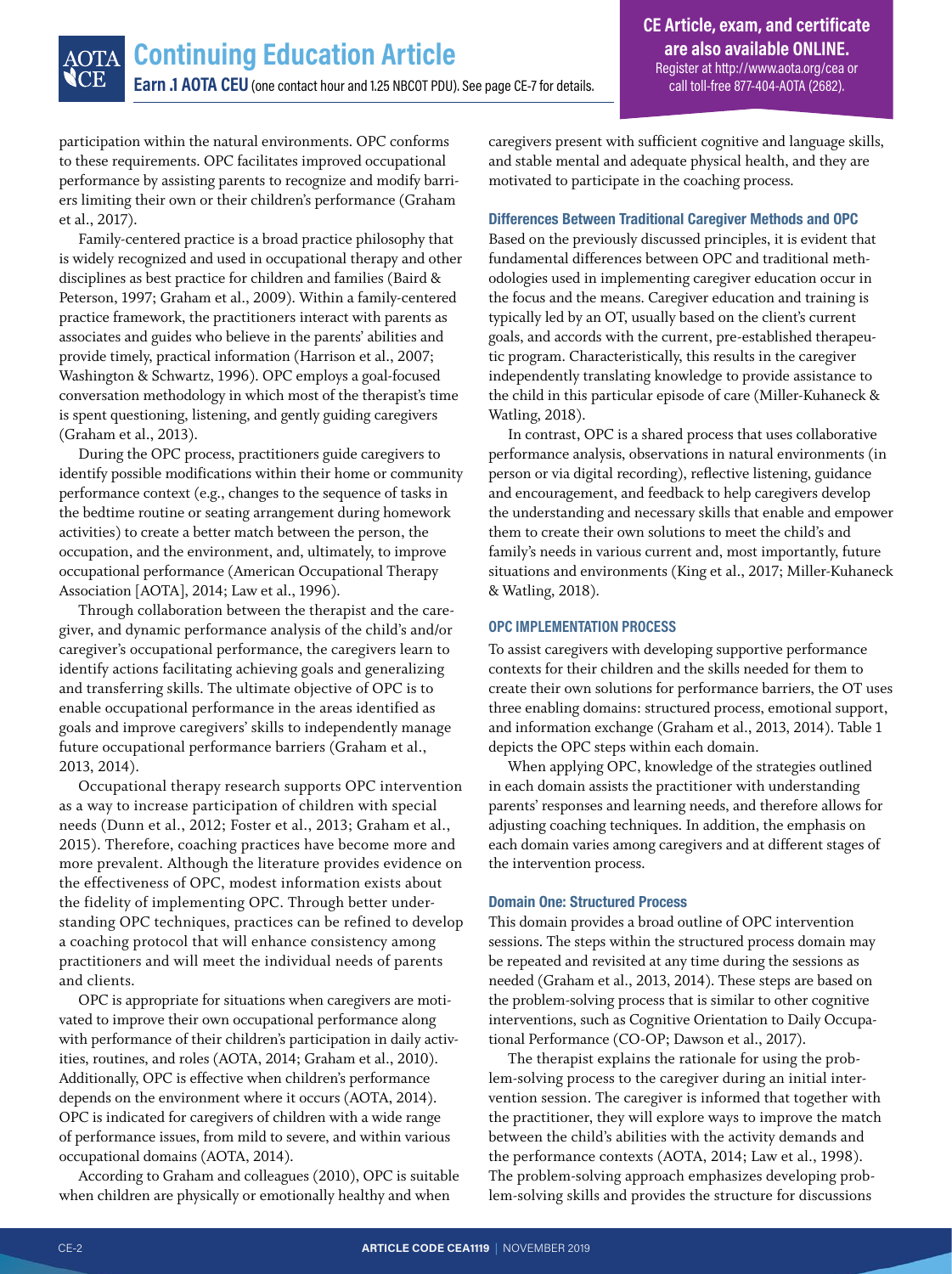| <b>Domain 1: Structured Process Domain</b>                           | <b>Domain 2: Emotional Support</b> | <b>Domain 3: Information Exchange</b>                  |
|----------------------------------------------------------------------|------------------------------------|--------------------------------------------------------|
| <b>Goal Setting</b>                                                  | <b>Reflective Listening</b>        | <b>Information on Typical Development</b>              |
| <b>Collaborative Performance Analysis:</b><br>(A) Option Exploration | <b>Empathy</b>                     | <b>Information on Condition and Impairments</b>        |
| (B) Action Planning                                                  | <b>Reframing</b>                   | <b>Information on Task Analysis</b>                    |
| (C) Implementation                                                   | Guiding                            | <b>Teaching and Learning Strategies</b>                |
| (D) Checking Performance                                             | <b>Encouraging</b>                 | Information on Community and Other<br><b>Resources</b> |
| (E) Generalization                                                   |                                    |                                                        |

# **Table 1. Three Enabling Domains and OPC Steps Within Each Domain**

with parents, which helps them realize their occupational performance goals. Making the problem-solving process explicit to caregivers and integrating their perceptions, ideas, and actions throughout the problem solving process achieves this.

Problem solving occurs within a supportive relationship in which caregivers' self-discovery of solutions to their performance issues is facilitated through coaching techniques. This process is explained to caregivers as a series of steps to guide their solution exploration (Graham et al., 2013, 2014).

# **Goal Setting**

OPC is the intervention for caregivers and, therefore, the goals are set in collaboration with parents and are designed to address their specific priorities and concerns related to occupational performance of their children, family, and themselves. Although these goals might not always reflect the child's objectives, the caregivers are encouraged to consider the child's point of view as much as possible (Graham et al., 2013, 2014).

From experience, typically the first session of OPC is dedicated to explaining the OPC process and problem-solving approach, and setting goals. This process may need to be repeated during the first two or three sessions as caregivers' priorities are clarified. During the full OPC process, which typically consists of 8 to 10 sessions, depending on the caregivers' needs (Graham et al., 2013), the goals are consistently revisited. Goals that are no longer significant and motivating to caregivers require adjustment (Rodger & Kennedy-Behr, 2017).

In OPC, the goals focus on occupational performance and not on the underlying body structures and functions and

skill deficits (AOTA, 2014). Only occupation-based goals are suitable for OPC intervention, as specific tasks and the contexts will be addressed to promote change in occupational performance.

Therefore, the goal should be stated as: "Evelyn will independently complete play activities with friends at the neighborhood playground," not, "Evelyn will improve gross motor skills to complete sensory motor play tasks." Additionally, specific sub-goals or steps are frequently developed to promote overall goal achievement. Sub-goals describe steps of improvement in children's performance in the same way that Goal Attainment Scale (Kiresuk & Sherman, 1968) steps are described (Graham et al., 2014).

# **Collaborative Performance Analysis**

*Collaborative performance analysis* is a specific exploration of occupational performance based on information exchanged between the caregiver and the OT. Collaborative performance analysis includes examining the actual activity or the caregivers' report of the performance, or a video of the activity as it occurs in the natural environment. It is typically performed for each specific occupation identified within the goal.

From experience, two or three goal-directed occupations are discussed at one time. During the collaborative performance analysis process, the information is exchanged about the child and/or caregiver (person), the activity, and the natural context (e.g., social and/or physical), with an emphasis on asking caregivers what they already know about performance and minimizing the amount of advice given (AOTA, 2014; Graham et al., 2013).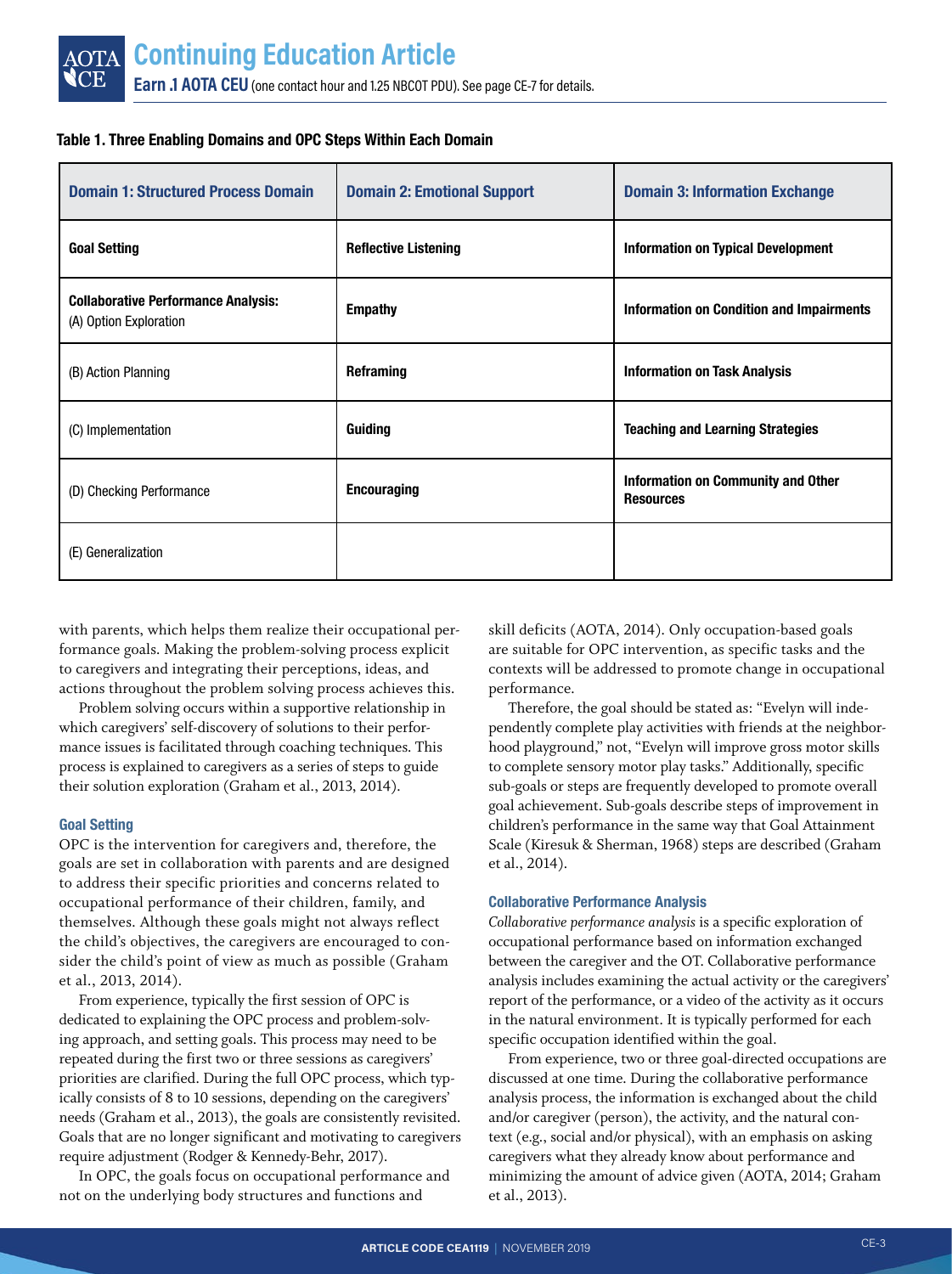The OT strives to:

- 1. Determine what needs to change for the child to become successful with the activity performance, which corresponds with the option-exploration strategy within the collaborative performance analysis.
- 2. Determine what needs to change for the caregiver to enable performance (further option exploration and action planning).
- 3. Develop the caregivers' skills to find solutions to their child's performance deficits, which corresponds with the implementation-of-strategies stage (Graham et al., 2013, 2014).

For an example of the collaborative performance analysis process, see Table 2.

Collaborative performance analysis could be repeated at any point in the OPC intervention process based on the caregivers' goals, learning needs, and strategy development. From experience, this process takes the majority of time during the intervention sessions after the goals and priorities are set.

# **Domain Two: Emotional Support**

The emotional support domain consists of specific objectives to (1) listen, (2) empathize, (3) reframe, (4) guide, and (5) encourage caregivers to discover solutions that enable goal achievement (Graham et al., 2013, 2014).

Characteristically, emotional support is frequently crucial, particularly in the initial stages of OPC, when caregivers often need to express their frustration before they are ready to discuss potential solutions to occupational performance deficits. Emotional support meets the caregiver's need for connection and develops a trusting relationship with the practitioner which, in turn, changes the caregiver's perspective from reactive to proactive (Deci & Ryan, 1985; Graham et al., 2013).

Listening to caregivers without judgment promotes an in-depth understanding of the performance deficits; outlines the family's needs; and, most importantly, sheds light on the caregiver's perception and interpretation of the performance difficulties during typical family routines. Additionally, careful listening allows the therapist to extract specific examples of effective problem-solving strategies for further action, validating and supporting the caregiver's self-efficacy (Graham et al., 2013, 2014; Trivette et al., 2010).

Genuine empathy is an essential element of OPC, as trust in the therapist is fundamental for caregivers to engage in discussions promoting viable solutions to performance problems beyond emotional descriptions of performance barriers (Trivette et al., 2010).

Reframing techniques assists therapists in guiding caregivers to develop more enabling performance contexts. Reframing offers alternative interpretations and promotes new ways and techniques to support children's performance. For instance, suggesting that a child who often writes illegibly may have difficulties with proper seating and maintaining his body position at the desk leads caregivers to provide different support strategies than when the child's difficulties are framed as fine motor skill issues (Rodger & Kennedy-Behr, 2017).

According to Rush and Shelden (2011), a coach supports another person's learning through developing collaborative partnerships, supporting the person to achieve self-created goals, and building the person's existing competencies. Therefore, in OPC, the therapist focuses on guiding caregivers' reflections and choices of action while encouraging them to make their own choices about specific changes. Directly giving advice is avoided as this undermines caregivers' self-efficacy.

The therapist encourages caregivers through distinguishing their actions or new learning. When caregivers initiate changes within the performance context, substantial effort is often required before performance improvement transpires. Therefore, encouragement is typically critical to caregivers' persistence during the initial stages of OPC, while in the later phases successful performance becomes an inherent feedback loop to continue with implementing change (Dunn et al., 2012; Graham et al., 2013, 2014).

# **Domain Three: Information Exchange**

The third enabling domain refers to the process of mutual information exchange between the caregiver and the therapist and includes, but is not limited to, such topics as typical development, health conditions and impairments, task analysis, teaching and learning strategies, and information about community and other available resources. Typically, the information is limited to what caregivers need to know to plan and carry out actions leading to changes in occupational performance.

The content of information relates directly to caregivers' capacity to implement changes or strategies within the performance context (Graham et al., 2013, 2014). This is the opportunity for the therapist–coach to provide both general and specific information to the parent related to therapeutic interventions, development, resources, and strategies.

*Information exchange* relates to what the therapist has observed and what the parent has shared. Parents and practitioners bring their unique expertise to the information exchange process. Parents are experts on their child, their successes, and family resources. OTs are experts on occupation, child development, and evidence-based interventions for children with special needs and their families. Therefore, this exchange is reciprocally valued.

On some occasions, the information provided might be general and reflect overall activities analysis (e.g., outlining specific steps of the dressing activity), and at other times the information might be very specific (e.g., how to create a social story to support the child's performance during transitions between tasks and environments) (List Hilton, 2015).

Information about community and other resources—such as appropriate community center parent–child classes, respite care support, and eligibility for services—can also lead to practical assistance that enables caregivers to maintain their role in supporting their children's occupational performance and sustaining their own well-being (Graham et al., 2013).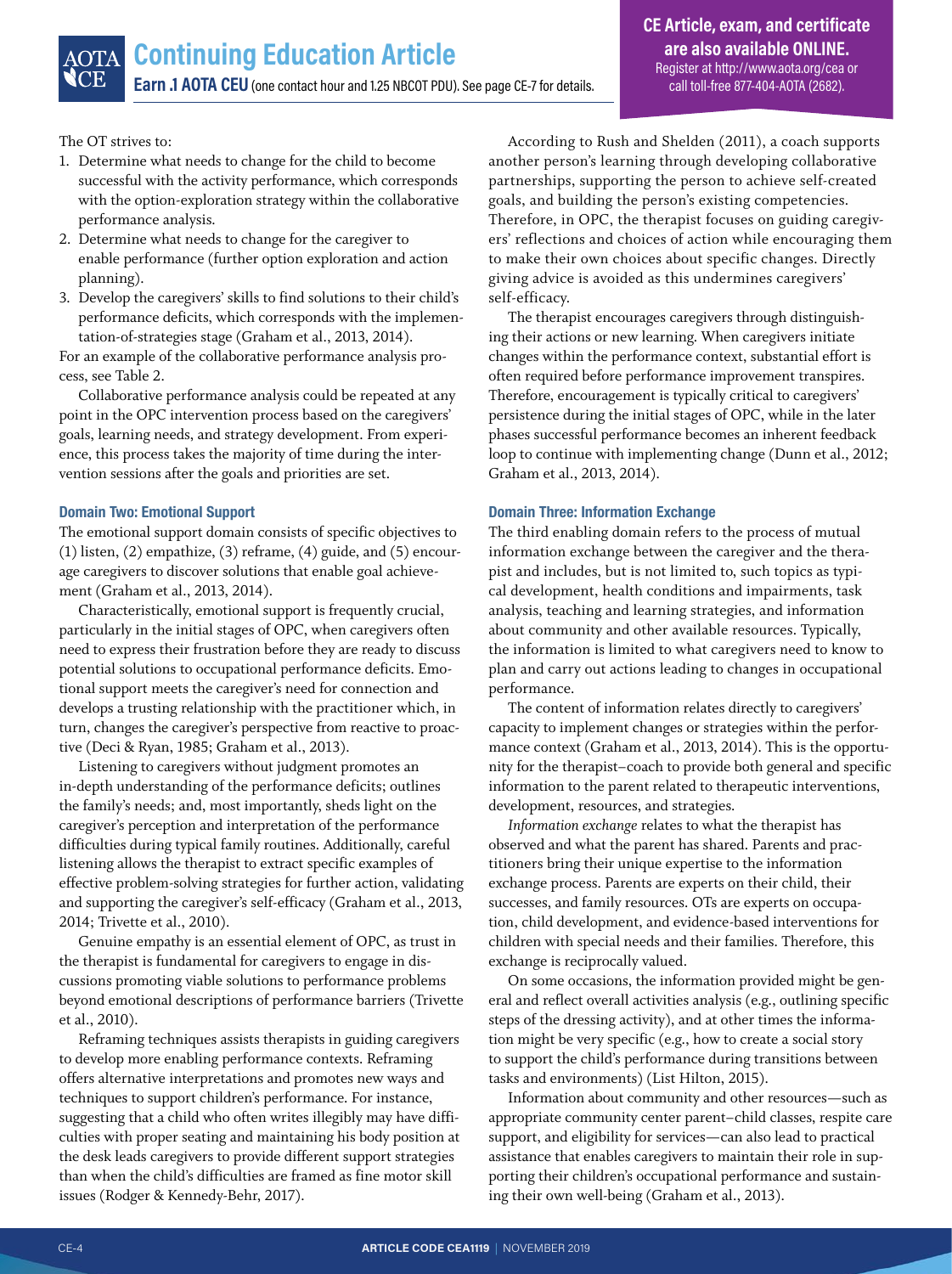# **Table 2. Collaborative Performance Analysis for Goal: Completing Homework Independently, Legibly,and Within Allotted Time**

| <b>Collaborative Performance Analysis</b>                                                                                                                                                                | Sample Conversation between Caregiver (C) and Occupational Therapist (OT)                                                                                                                                                                                                                                                                                                                                                                                                                                                                                                                                                                                                                                                                                                                                                                                                                                                                                                                                                                                       |  |
|----------------------------------------------------------------------------------------------------------------------------------------------------------------------------------------------------------|-----------------------------------------------------------------------------------------------------------------------------------------------------------------------------------------------------------------------------------------------------------------------------------------------------------------------------------------------------------------------------------------------------------------------------------------------------------------------------------------------------------------------------------------------------------------------------------------------------------------------------------------------------------------------------------------------------------------------------------------------------------------------------------------------------------------------------------------------------------------------------------------------------------------------------------------------------------------------------------------------------------------------------------------------------------------|--|
| 1. Current Performance                                                                                                                                                                                   | OT: Describe typical homework time.<br>C: Ben takes a long time digging in his backpack for homework and doesn't always find it.<br>C: Ben doesn't sit at his desk, he stays on his stomach on the carpet in the family room.<br>C: Busy time, I'm making dinner, father still at work, 2-year-old sister and a dog are making noise, TV is<br>often on, toys on the floor.<br>C: Ben usually gets distracted, frequently gets up, plays with the dog and his sister, complains that he<br>is hungry, homework not completed before dinner, often illegible, cries and refuses to continue when<br>asked to re-write something, erases hard, often makes holes in paper.<br>C: I yell at him and I am fed up.                                                                                                                                                                                                                                                                                                                                                   |  |
| 2. Preferred Performance                                                                                                                                                                                 | OT: Describe what homework time will be like when there is no longer a problem.<br>C: Doesn't waste time looking for his assignments and playing, stays focused and organized, completes<br>his homework before dinner, writes legibly, doesn't complain.<br>C: I will not "loose it" again and will not be yelling.                                                                                                                                                                                                                                                                                                                                                                                                                                                                                                                                                                                                                                                                                                                                            |  |
| 3. Bridges and Barriers<br>(Option Exploration)                                                                                                                                                          | OT: Does Ben want to complete homework before dinnertime?<br>C: I think so; he doesn't want to get in trouble with his dad. Ben said he feels like a disappointment to us.<br>OT: Does Ben know how to keep his papers organized? Does he have a designated homework folder?<br>Is his backpack clean and free of other unnecessary items? Do his desk and chair provide enough<br>support for him? Do they stay in his room or downstairs in the family room?<br>C: I am not sure, I'll have to check.<br>OT: What would help you to stay calm during this time?<br>C: Maybe starting dinner earlier before picking Ben up from swimming.                                                                                                                                                                                                                                                                                                                                                                                                                      |  |
| 4. Caregiver Needs (Further Option Explora-<br>tion, Action Planning)                                                                                                                                    | OT: What do you think makes it hard for Ben to complete his homework on time?<br>C: He is just disorganized, doesn't pay attention, lazy, finds excuses to get out of work, his handwriting<br>skills are poor.<br>OT: What will it be like for you to try strategies (seating, organization, adapted writing implement) we<br>discussed today during homework time this week?<br>C: Hmm, I'll try it. Could you show me that seating and positioning again?<br>OT: Do you think this is doable for you this week? What would be more realistic?<br>OT: How confident are you that this plan will make a difference?                                                                                                                                                                                                                                                                                                                                                                                                                                            |  |
| 5. Carry Out Plan<br>(Implementation, *difficulty is expected)                                                                                                                                           | OT: After you tried these strategies, do you still think that the planned action is likely to work if it could<br>be implemented with modifications?<br>C: Yes, but I ran into these difficulties<br>OT: These are the valid reasons why the plan was difficult to implement. Let us explore what would<br>make the plan easier to implement. What are your thoughts?<br>OT: Which of the following strategies would make your plan easier to implement? Which specific strate-<br>gy we discussed would you like to try this week?                                                                                                                                                                                                                                                                                                                                                                                                                                                                                                                             |  |
| 6. Checking Performance (*highlights the<br>link between caregivers' actions and<br>children's more successful performance;<br>if no change is observed/reported, return<br>to option exploration stage) | OT: Let us review what happened this week during homework time Do you have a video for us to watch<br>and discuss?<br>C: Yes, it is on my phone.<br>OT: What was different in the sequence of events?<br>C: I started dinner early and only had to put it in the oven during homework time. I could entertain my<br>2-year-old while Ben was doing homework.<br>OT: What was different about the performance and performance context this week?<br>C: Ben was seated at his desk. We got him a new chair that fits him well. His handwriting appeared neater.<br>OT: What would you make sure you do again next week?<br>C: Use a homework binder and continue emailing his teacher for specific homework clarifications.<br>OT: What did you notice that helped, at least a small amount? What could you do more?<br>C: I am not sure; he still complained a lot about math, but maybe I should give a visual timer another chance<br>OT: What would you definitely avoid in the future?<br>C: Yelling at him, as it makes him feel defeated and I am unhappy. |  |
| 7. Generalization (*promotes caregivers' self-<br>competence by prompting autonomous<br>decision making, action and judgment)                                                                            | OT: What other activities does Ben do that you expect this strategy will be useful for?<br>C: Changing his seating at the dinner table.<br>OT: Where else have you noticed yourself automatically using this technique?<br>C: I make sure to have time to myself everyday now and I become less irritable.<br>OT: When you think ahead and you imagine that everything is going well, what do you notice you and<br>Ben are doing? What would be the first sign you would notice that would remind you to adjust the<br>situation to keep things going well? What would be the first action you would take to get things<br>back on track for your family?                                                                                                                                                                                                                                                                                                                                                                                                      |  |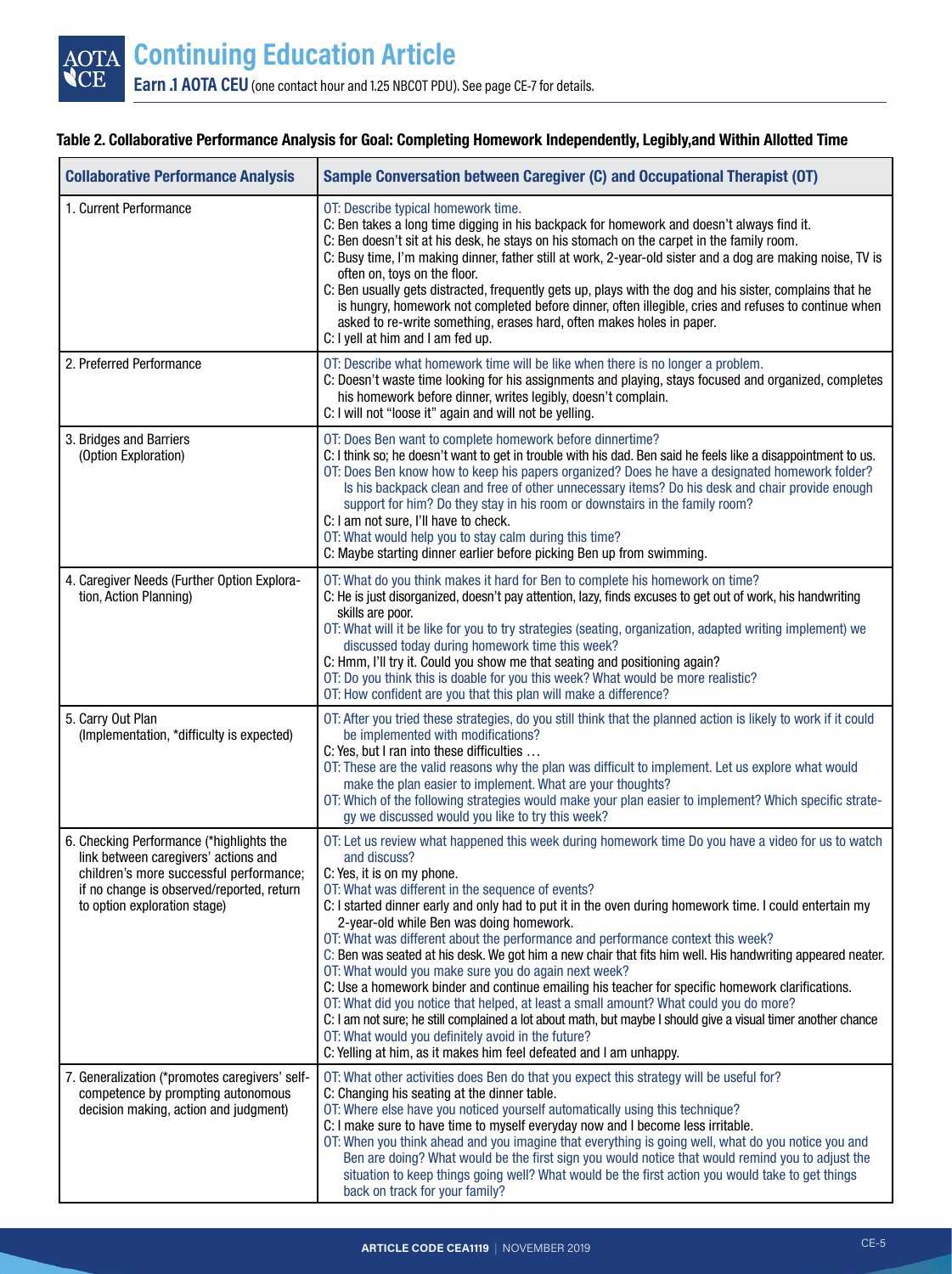### **Case Example: Jane and Rochelle**

Jane, the mother of 5-year-old twin girls, Rochelle and Joanne, set a goal focused on improving Rochelle's very limited diet. Through the exchange of information process and collaborative performance analysis, the OT and Jane hypothesized that Rochelle's refusal of new foods, which limited her food repertoire, was because of her perceived weirdness of new foods rather than the sensory difficulties she had experienced in the past and resolved as the result of extensive interventions and a home program.

Jane's preference was that Rochelle incorporate at least one new food at various meals into her diet each week without disruptive behaviors. A specific strategy of introducing one new food for all daily meals despite Rochelle's protests was proposed. During the discussion of the proposed actions, the OT noticed that Jane was hesitant about the plan. Further exploration of this with Jane revealed a conflict between her motivation to keep Rochelle calm and to allow her husband to have a pleasant family meal after work, and her motivation to improve Rochelle's food repertoire.

The practitioner's gentle acknowledgement and exploration of this motivational conflict through the strategies outlined in the second enabling domain (careful listening, reframing, guiding, and encouraging) enabled Jane to identify adjustments to her plan that resolved her reluctance to offer new food to Rochelle. With the practitioner's guidance, Jane decided that it would be more realistic for her to initially present new food only during lunch and a snack time.

Additionally, Jane incorporated a positive self-talk strategy prior to lunch and the snack, which was developed with the OT's guidance and which gave her the confidence to persist until Rochelle accepted the new foods and her negative behaviors diminished.

#### **CONCLUSION**

OPC offers a valuable contribution to occupational therapy practice. It incorporates all of the elements of best practice in contemporary occupational therapy (e.g., family centered, occupation based, enablement focused). Additionally, OPC focuses on the interpersonal aspects of occupational therapy, the validity of an orientation toward solutions, and the potential for these approaches to enable performance through parent-implemented change.

Occupational therapy practitioners are well positioned to address effective caregiver coaching promoting occupational performance of their children and themselves. Generalizing and transferring knowledge and skills, as well as preventing future occupational performance problems among children and adolescents, could be achieved through implementing the OPC process. Research efforts targeting the fidelity of OPC interventions and its role in enhancing participation and improving quality of life and satisfaction for occupational therapy clients would be a valuable contribution to the body of knowledge in this area (King et al., 2017).

#### **REFERENCES**

- American Occupational Therapy Association. (2014). Occupational therapy practice framework: Domain and process (3rd ed.). *American Journal of Occupational Therapy, 68*(Suppl.1), S1–S48. *<https://doi.org/10.5014/ajot.2014.682006>*
- Bagby, M. S., Dickie, V. A., & Baranek, G. T. (2012). How sensory experiences of children with and without autism affect family occupations. *American Journal of Occupational Therapy, 66*, 78–86. *<https://doi.org/10.5014/ajot.2012.000604>*
- Baird, S., & Peterson, J. (1997). Seeking a comfortable fit between family-centered philosophy and infant–parent interaction in early intervention: Time for a paradigm shift? *Topics in Early Childhood Special Education, 17*, 139–164.
- Bulkeley, K., Bundy, A., Roberts, J., & Einfeld, S. (2016). Family-centered management of sensory challenges of children with autism: Single-case experimental design. *American Journal of Occupational Therapy, 70*, 7005220040p1–7005220040p8. *<https://doi.org/10.5014/ajot.2016.017822>*
- Dawson, D., McEwen, S., & Polatajko, H. (Eds.). (2017). *Cognitive orientation to daily occupational performance in occupational therapy: Using the CO-OP approach to enable participation across the lifespan*. Bethesda, MD: AOTA Press.
- Deci, E., & Ryan, R. (1985). The general causality orientations scale: Self-determination in personality. *Journal of Research in Personality, 19*, 109–134. *[https://](https://doi.org/10.1016/0092-6566(85)90023-6) [doi.org/10.1016/0092-6566\(85\)90023-6](https://doi.org/10.1016/0092-6566(85)90023-6)*
- Dunn, W., Cox, J., Foster, L., Mische-Lawson, L., & Tanquary, J. (2012). Impact of contextual intervention on child participation and parent competence among children with autism spectrum disorders: A pretest-posttest repeated measures design. *American Journal of Occupational Therapy, 66*, 520–528. *<https://doi.org/10.5014/ajot.2012.004119>*
- Foster, L., Dunn, W., & Lawson, L. M. (2013). Coaching mothers of children with autism: A qualitative study for occupational therapy practice. *Physical and Occupational Therapy in Pediatrics, 33*, 253–263.
- Graham, F., & Rodger, S. (2010). Occupational performance coaching: Enabling parents' and children's occupational performance. In S. Rodger & A. Kennedy-Behr (Eds.), *Occupation-centered practice with children: A practical guide for occupational therapists* (pp. 203–226). Chichester, West Sussex, England: John Wiley & Sons.
- Graham, F., Rodger, S., & Kennedy-Behr, A. (2017). Occupational performance coaching: Enabling caregivers' and children's occupational performance. In S. Rodger & A. Kennedy-Behr (Eds.), *Occupation-centered practice with children: A practical guide for occupational therapists* (2nd ed., 194–2014). Chichester, West Sussex, England: John Wiley & Sons.
- Graham, F., Rodger, S., & Ziviani, J. (2009). Coaching parents to enable children's participation: An approach for working with parents and their children. *Australian Occupational Therapy Journal, 56*, 16–23.
- Graham, F., Rodger, S., & Ziviani, J. (2010). Enabling occupational performance of children through coaching parents: Three case reports. *Physical and Occupational Therapy in Pediatrics, 30*, 4–15.
- Graham, F., Rodger, S., & Ziviani, J. (2013). Effectiveness of occupational performance coaching in improving children's and mothers' self-competence. *American Journal of Occupational Therapy, 67*, 10–18. *[https://doi.org/10.5014/](https://doi.org/10.5014/ajot.2013.004648) [ajot.2013.004648](https://doi.org/10.5014/ajot.2013.004648)*
- Graham, F., Rodger, S., & Ziviani, J. (2014). Mothers' experiences of engaging in occupational performance coaching. *British Journal of Occupational Therapy, 77*, 189–197.
- Graham, F., Rodger, S., Ziviani, J., & Jones, V. (2015). Strategies identified as effective by mothers during occupational performance coaching. *Physical and Occupational Therapy in Pediatrics, 36*, 247–259.
- Harrison, C., Romer, T., Simon, M., & Schulze, C. (2007). Factors influencing mothers' learning from paediatric therapists: A qualitative study. *Physical and Occupational Therapy in Pediatrics, 27*, 77–95.
- King, G., Williams, L., & Hahn Goldberg, S. (2017). Family oriented services in pediatric rehabilitation: A scoping review and framework to promote parent and family wellness. *Child: Care, Health and Development, 43*, 334–347.
- Kiresuk, T., & Sherman, R. (1968). Goal Attainment Scaling: A general method for evaluating comprehensive community mental health programs. *Community Mental Health Journal, 4*, 443–453.

Law, M., Cooper, B., Strong, B., Stewart, D., Rigby, P., & Letts, L. (1996). The Person–Environment Occupation Model: A transactive approach to occupational performance. *Canadian Journal of Occupational Therapy, 63*, 9–23.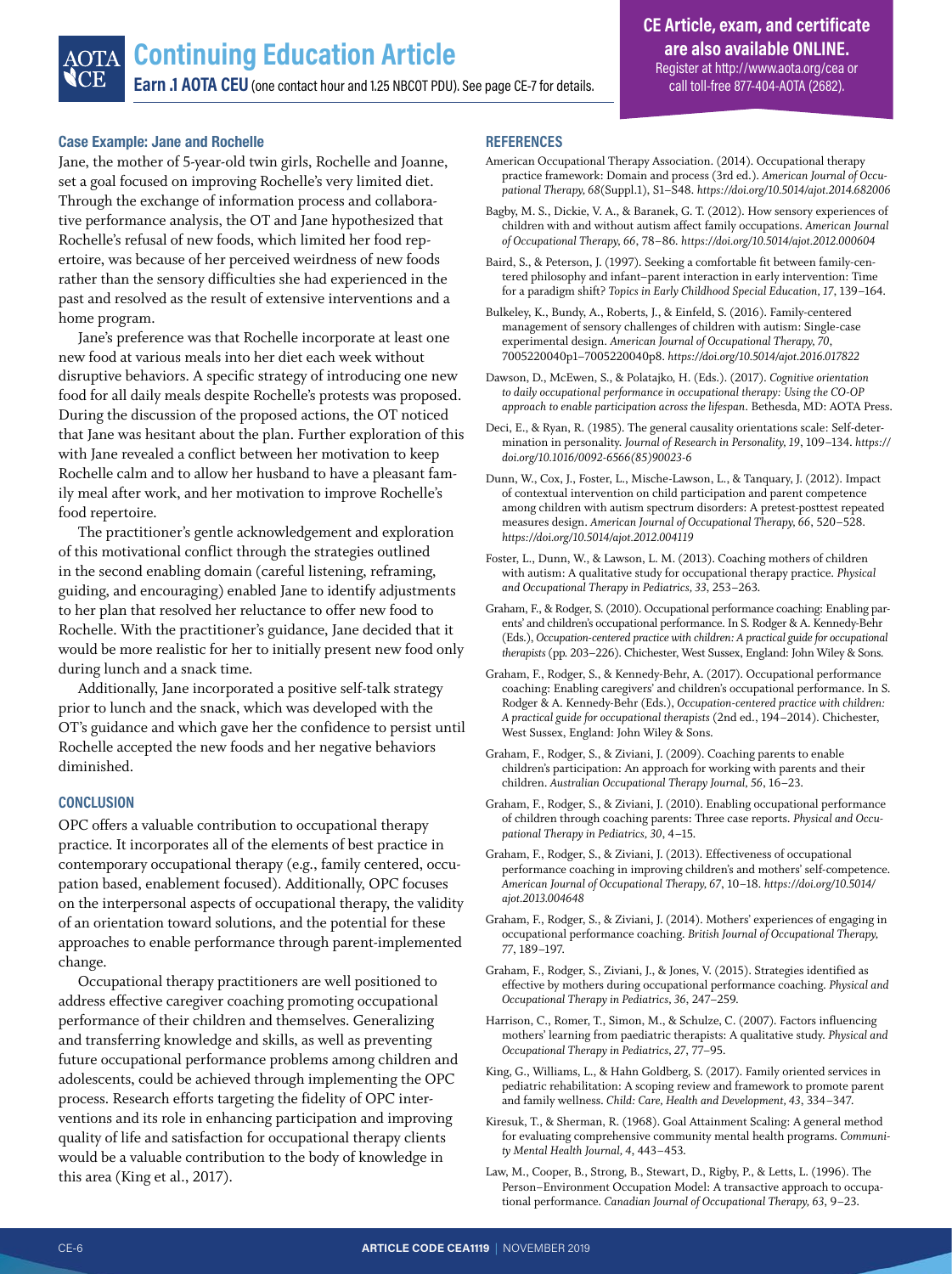# <span id="page-6-0"></span>**How to Apply for Continuing Education Credit**

- **A.** To get pricing information and to register to take the exam online for the article **Occupational Performance Coaching as an Ultimate Facilitator,** go to http://store.aota.org, or call toll-free 800-729-2682.
- **B.** Once registered and payment received, you will receive instant email confirmation.
- **C.** Answer the questions to the final exam found on pages CE-7 & CE-8 by **November 30, 2021**.
- **D.** On successful completion of the exam (a score of 75% or more), you will immediately receive your printable certificate.
- Law, M., Darrah, J., Pollock, N., King, G., Rosenbaum, P., Russell, D., … Watt, J. (1998). Family-centered functional therapy for children with cerebral palsy: An emerging practice model. *Physical & Occupational Therapy in Pediatrics, 18*(1), 83–102. *[https://doi.org/10.1080/J006v18n01\\_06](https://doi.org/10.1080/J006v18n01_06)*
- List Hilton, C. (2015). Interventions to promote social participation for children with mental health and behavioral disorders. In J. Case-Smith & J. C. O'Brien (Eds.), *Occupational therapy for children and adolescents* (7th ed., 321–345). St. Louis, MO: Mosby.
- Miller-Kuhaneck, H., & Watling, R. (2018). Parental or teacher education and coaching to support function and participation of children and youth with sensory processing and sensory integration challenges: A systematic review. *American Journal of Occupational Therapy, 72*, 7201190030p1–7201190030p11. *<https://doi.org/10.5014/ajot.2018.029017>*
- Rodger, S., & Kennedy-Behr, A. (2017). Occupation-centred practice with children: A practical guide for occupational therapists (2<sup>nd</sup> ed.). Hoboken, NJ: Wiley-Blackwell.
- Rush, D. D., & Shelden, M. L. (2011). *The early childhood coaching handbook*. Baltimore, MD: Paul H. Brookes.
- Seligman, M., & Csikszentmihalyi, M. (2000). Positive psychology: An introduction. *American Psychologist, 55*, 5–14.
- Trivette, C., Dunst, C., & Humby, D. (2010). Influences of family-systems intervention practices on parent-child interactions and child development. *Topics in Early Childhood Special Education, 30*(1), 3–19.
- Trombly, C. (1993). Anticipating the future: Assessment of occupational function. *American Journal of Occupational Therapy, 47*, 253–257. *[https://doi.](https://doi.org/10.5014/ajot.47.3.253) [org/10.5014/ajot.47.3.253](https://doi.org/10.5014/ajot.47.3.253)*
- Washington, K., & Schwartz, I. (1996). Maternal perceptions of the effects of physical and occupational therapy services on caregiving competency. *Physical and Occupational Therapy in Pediatrics, 16*, 33–54.

# **Final Exam**

**Article Code CEA1119**

# **Occupational Performance Coaching as an Ultimate Facilitator**

# **To receive CE credit, exam must be completed by November 30, 2021.**

| Learning Level:       | Intermediate to Advanced                                                                 |
|-----------------------|------------------------------------------------------------------------------------------|
|                       | <b>Target Audience:</b> Occupational Therapy Practitioners                               |
| <b>Content Focus:</b> | Domain: Client Factors; OT Process: Occupational Therapy<br>Evaluation and Interventions |

- **1. One of the major principles of occupational performance coaching (OPC) is that:**
- A. Occupational therapy practitioners provide expert advice to the parents.
- $\bigcirc$  B. Practitioners perform therapeutic interventions targeting the change in characteristics of the child.
- C. Practitioners guide parents in developing strategies to meet their family's needs.
- D. Practitioners address only the child's needs and disregard the family's priorities.

# **2. OPC is based on the following theoretical and philosophical underpinnings:**

- A. Enablement principles of health, occupation, and family-centered practice
- B. Parent education, task analysis, and client-centered care
- C. Therapeutic use of self, active engagement in occupation, and person-environment-occupation model
- D. Enablement principles of self-determination and self-advocacy

# **3. During the collaborative performance analysis, the OT strives to perform all of the following** *except***:**

- A. Determine changes and explore options in order for the child to become successful with activity performance.
- $\bigcirc$  B. Determine what needs to change for the caregiver to enable performance.
- $\bigcap C$ . Provide a specific home program reflective of the current client's goals to implement on a daily basis.
- $\bigcirc$  D. Develop the caregiver's skills to find solutions to their child's performance deficits.